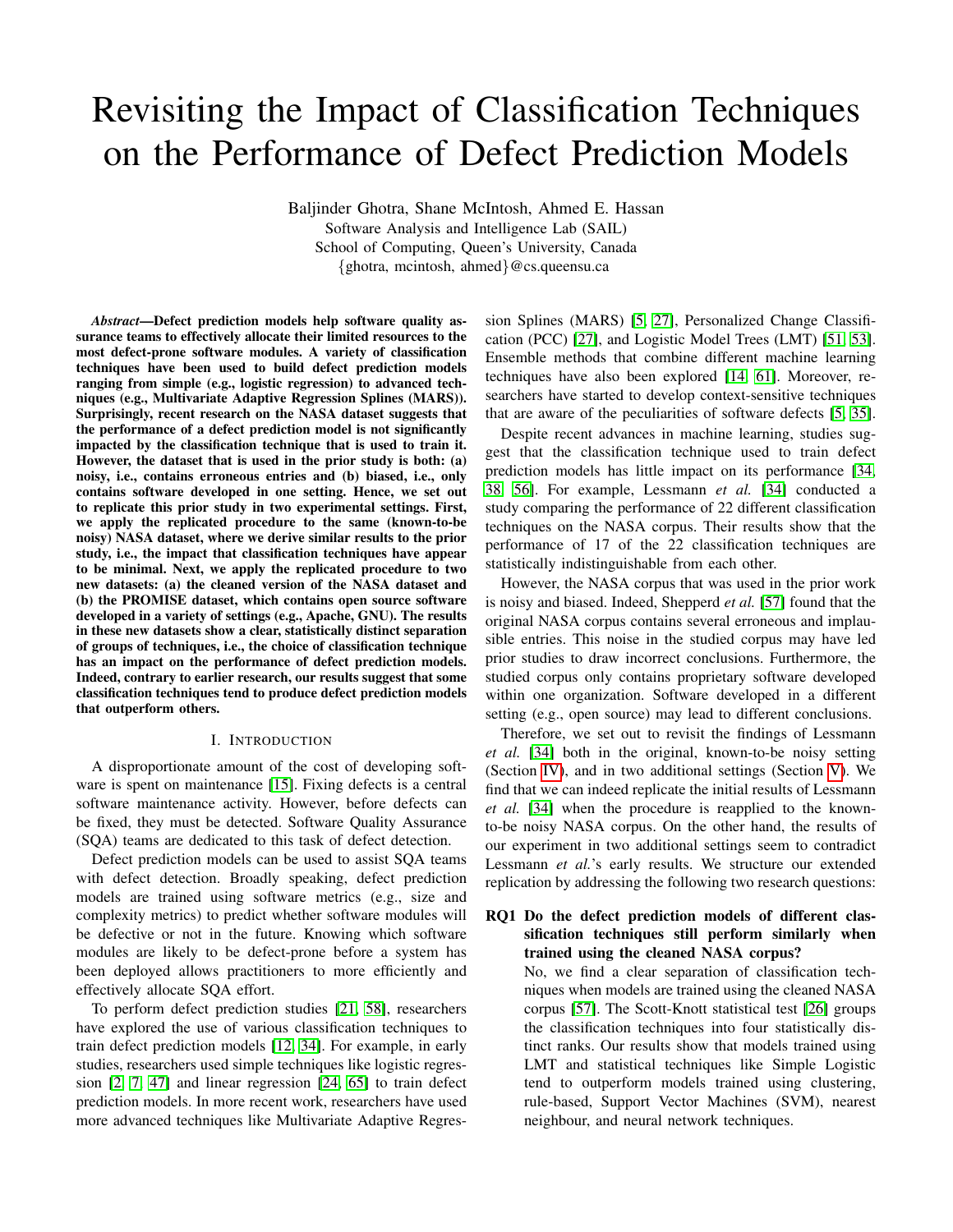RQ2 Do the defect prediction models of different classification techniques still perform similarly when trained using a corpus of open source systems? No, Scott-Knott test results show that, similar to RQ1, classification techniques like LMT, Simple Logistic (and their combination with ensemble methods) tend to produce defect prediction models that outperform models trained using clustering, rule-based, SVM, nearest neighbour, and neural network techniques.

In summary, contrary to prior results, our study shows that there are statistically significant differences in the performance of defect prediction models that are trained using different classification techniques. We observe that classification techniques are grouped into largely consistently ranks in both the cleaned NASA and PROMISE corpora. Indeed, some techniques tend to produce defect prediction models that outperform models that are trained using other techniques. Given the ease of access to such advanced techniques nowadays in the toolboxes of researchers (e.g., R and Weka), we encourage researchers to explore the various techniques available in such toolboxes instead of relying on prior findings to guide their choice of classification technique.

# *Paper Organization*

The remainder of the paper is organized as follows. Section [II](#page-1-0) describes the classification techniques that we used in our study. Section [III](#page-2-0) discusses the design of our case study. Section [IV](#page-5-0) discusses the results of our replication study on the original, known-to-be noisy NASA corpus, while Section [V](#page-5-1) presents the results of our two research questions. Section [VI](#page-8-0) discloses the threats to the validity of our study. Section [VII](#page-8-1) surveys related work. Finally, Section [VIII](#page-9-6) draws conclusions and describes promising directions for future work.

# II. CLASSIFICATION TECHNIQUES

<span id="page-1-0"></span>In this section, we briefly explain the eight families of classification techniques that are used in our study. Table [I](#page-2-1) provides an overview of each technique.

# *A. Statistical Techniques*

Statistical techniques are based on a probability model [\[31\]](#page-10-7). These techniques are used to find patterns in datasets and build diverse predictive models [\[4\]](#page-9-7). Instead of simple classification, statistical techniques report the probability of an instance belonging to each individual class (i.e., defective or not) [\[31\]](#page-10-7).

In this paper, we study the Naive Bayes and Simple Logistic statistical techniques. *Naive Bayes* is a probability-based technique that assumes that all of the predictors are independent of each other. *Simple Logistic* is a generalized linear regression model that uses a logit link function.

# *B. Clustering Techniques*

Clustering techniques divide the training data into small groups such that the similarity within groups is more than across the groups [\[23\]](#page-10-8). Clustering techniques use distance and similarity measures to find the similarity between two objects to group them together.

In this paper, we study the K-means and Expectation Maximization clustering techniques. *K-means* divides the data into  $k$  clusters and centroids are chosen randomly in an iterative manner [\[22\]](#page-10-9). The value of  $k$  impacts the performance of the technique [\[33\]](#page-10-10). We experiment with four different  $k$  values (i.e., 2, 3, 4, and 5), and found that  $k = 2$  tends to perform the best. We also study the *Expectation Maximization* [\[16\]](#page-9-8) (EM) technique, which automatically splits a dataset into an (approximately) optimal number of clusters [\[5\]](#page-9-4).

#### *C. Rule-Based Techniques*

Rule-based techniques transcribe decision trees using a set of rules for classification. The transcription is performed by creating a separate rule for each individual path starting from the root and ending at each leaf of the decision tree [\[31\]](#page-10-7).

In this paper, we study the Repeated Incremental Pruning to Produce Error Reduction (Ripper) and RIpple DOwn Rules (Ridor) rule-based techniques. *Ripper* [\[10\]](#page-9-9) is an inductive rulebased technique that creates series of rules with pruning to remove rules that lead to lower classification performance [\[33\]](#page-10-10). *Ridor* [\[18\]](#page-9-10) is a rule-based decision tree technique where the decision tree consists of four nodes: a classification, a predicate function, a true branch, and a false branch. Each instance of the testing data is pushed down the tree, following the true and false branches at each node using predicate functions. The final outcome is given by the majority class of the leaf node [\[33\]](#page-10-10).

#### *D. Neural Networks*

Neural networks are systems that change their structure according to the flow of information through the network during training [\[59\]](#page-11-8). Neural network techniques are repeatedly run on training instances to find a classification vector that is correct for each training set [\[31\]](#page-10-7).

In this paper, we study the Radial Basis Functions neural network technique. *Radial Basis Functions* [\[8\]](#page-9-11) consists of three different layers: an input layer (which consists of independent variables), output layer (which consists of the dependent variable) and the layer which connects the input and output layer to build a model [\[47\]](#page-11-1).

# *E. Nearest Neighbour*

Nearest neighbour (a.k.a., lazy-learning) techniques are another category of statistical techniques. Nearest neighbour learners take more time in the testing phase, while taking less time than techniques like decision trees, neural networks, and Bayesian networks during the training phase [\[31\]](#page-10-7).

In this paper, we study the KNN nearest neighbour technique. *KNN* [\[11\]](#page-9-12) considers the K most similar training examples to classify an instance. KNN computes the Euclidean distance to measure the distance between instances [\[34\]](#page-10-1). We find  $K = 8$  to be the best-performing K value of the five tested options (i.e., 2, 4, 6, 8, and 16).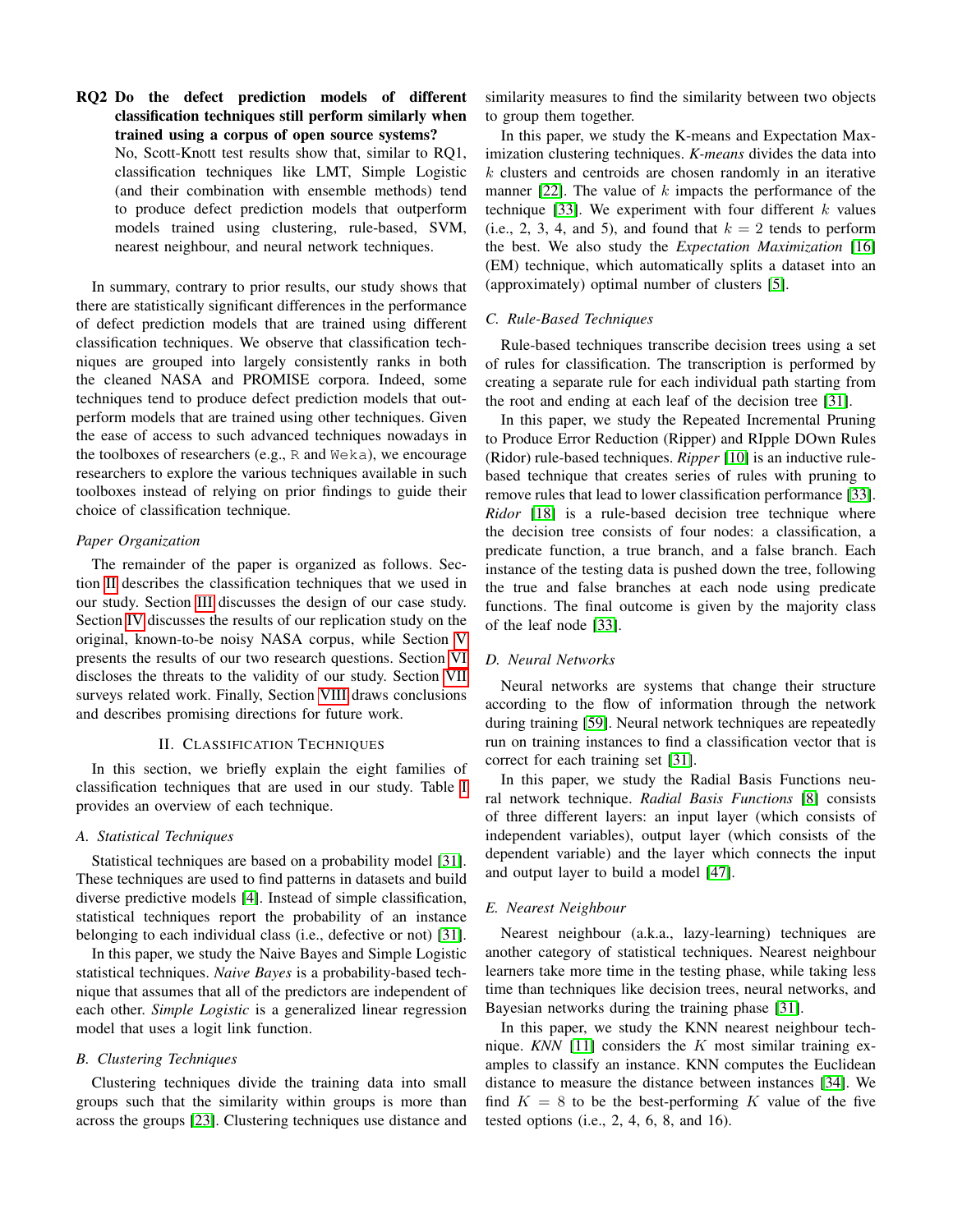| TABLE I                                            |  |
|----------------------------------------------------|--|
| OVERVIEW OF THE STUDIED CLASSIFICATION TECHNIQUES. |  |

<span id="page-2-1"></span>

| Family                 | <b>Technique</b>       | <b>Abbreviation</b>     |
|------------------------|------------------------|-------------------------|
| Statistical            | Naive Bayes            | $\overline{NB}$         |
| Techniques             | Simple Logistic        | $\overline{\text{SL}}$  |
| Clustering             | K-means                | K-means                 |
| Techniques             | Expectation            | EM                      |
|                        | Maximization           |                         |
|                        | Repeated               | Ripper                  |
|                        | Incremental            |                         |
| Rule-Based             | Pruning<br>to          |                         |
| Techniques             | Produce<br>Error       |                         |
|                        | Reduction              |                         |
|                        | Ripple<br>Down         | Ridor                   |
|                        | Rules                  |                         |
| <b>Neural Networks</b> | Radial<br><b>Basis</b> | <b>RBFs</b>             |
|                        | Functions              |                         |
| <b>Nearest</b>         | K-Nearest              | <b>KNN</b>              |
| Neighbour              | Neighbour              |                         |
| Vector<br>Support      | Sequential Mini-       | $\overline{\text{SMO}}$ |
| Machines               | mal Optimization       |                         |
|                        | $\overline{J48}$       | J48                     |
|                        | Logistic               | <b>LMT</b>              |
| <b>Decision Trees</b>  | Model<br>Tree          |                         |
|                        | Logistic<br>using      |                         |
|                        | Regression             |                         |
|                        | Bagging                | Bag+LMT,                |
|                        |                        | Bag+NB,                 |
|                        |                        | Bag+SL,                 |
|                        |                        | Bag+SMO                 |
|                        |                        | and Bag+J48             |
|                        | Adaboost               | Ad+LMT,                 |
|                        |                        | Ad+NB, Ad+SL,           |
| Ensemble               |                        | Ad+SMO<br>and           |
| Methods using          |                        | $Ad+J48$                |
| LMT, NB, SL,           | <b>Rotation Forest</b> | RF+LMT,                 |
| SMO, and J48           |                        | RF+NB, RF+SL,           |
|                        |                        | RF+SMO,<br>and          |
|                        |                        | $RF+J48$                |
|                        | Random                 | Rsub+LMT,               |
|                        | Subspace               | Rsub+NB,                |
|                        |                        | Rsub+SL,                |
|                        |                        | Rsub+SMO,               |
|                        |                        | and Rsub+J48            |

# *F. Support Vector Machines*

Support Vector Machines (SVMs) use a hyperplane to separate two classes (i.e., defective or not). The number of features in the training data does not affect the complexity of an SVM model, which makes SVM a good fit for experiments where there are fewer training instances than features [\[31\]](#page-10-7).

In this paper, we study the Sequential Minimal Optimization (SMO) SVM technique. *SMO* analytically solves the large Quadratic Programming (QP) optimization problem which occurs in SVM training by dividing the problem into a series of possible QP problems [\[49\]](#page-11-9).

# *G. Decision Trees*

Decision trees use feature values for the classification of instances. A feature in an instance that has to be classified is represented by each node of the decision tree, while the assumption values taken by each node is represented by each branch. The classification of instances is performed by following a path through the tree from root to leaf nodes by checking feature values against rules at each node. The root node is the node that best divides the training data [\[31\]](#page-10-7).

In this paper, we study the Logistic Model Tree (LMT) and J48 decision tree techniques. Similar to model trees (i.e., regression trees with regression functions), *LMT* [\[32\]](#page-10-11) is a decision tree like structure with logistic regression functions at the leaves [\[32\]](#page-10-11). *J48* [\[50\]](#page-11-10) is a C4.5-based technique that uses information entropy to build the decision tree. At each node of the decision tree, a rule is chosen by C4.5 such that it divides the set of training samples into subsets effectively [\[54\]](#page-11-11).

# *H. Ensemble Methods*

Ensemble methods combine different base learners together to solve one problem. Models trained using ensemble methods typically generalize better than those trained using the standalone techniques [\[64\]](#page-11-12).

In this paper, we study the Bagging, Adaboost, Rotation Forest, and Random Subspace ensemble methods. *Bagging* (Bootstrap Aggregating) [\[6\]](#page-9-13) is designed to improve the stability and accuracy of machine learning algorithms. Bagging predicts an outcome multiple times from different training sets that are combined together either by uniform averaging or with voting [\[61\]](#page-11-5). *Adaboost* [\[17\]](#page-9-14) performs multiple iterations each time with different example weights, and gives a final prediction through combined voting of techniques [\[61\]](#page-11-5). *Rotation Forest* [\[52\]](#page-11-13) applies a feature extraction method to subsets of instances to reconstruct a full feature set for each technique in the ensemble. *Random Subspace* [\[25\]](#page-10-12) creates a random forest of multiple decision trees using a random selection attribute approach. A subset of instances is chosen randomly from the selected attributes and assigned to the learning technique [\[61\]](#page-11-5).

# III. STUDY DESIGN

<span id="page-2-0"></span>In this section, we discuss the studied corpora, and our approach to constructing and evaluating defect prediction models to address our research questions. Figure [1](#page-3-0) provides an overview of the steps in our approach.

# *A. Studied Corpora*

In order to replicate the case study of Lessmann *et al.* [\[34\]](#page-10-1), we use the original, known-to-be noisy NASA corpus. Moreover, in order to perform our extended study, we use the cleaned version of the NASA corpus as provided by Shepperd *et al.* [\[57\]](#page-11-7) (RQ[1](#page-2-2)), and the PROMISE corpus  $<sup>1</sup>$  (RQ2). An</sup> overview of the studied corpora is shown in Table [II.](#page-3-1) The studied corpora that we use in our study are available online, enabling further replication (and extension) of our results.

<span id="page-2-2"></span><sup>1</sup><https://code.google.com/p/promisedata/>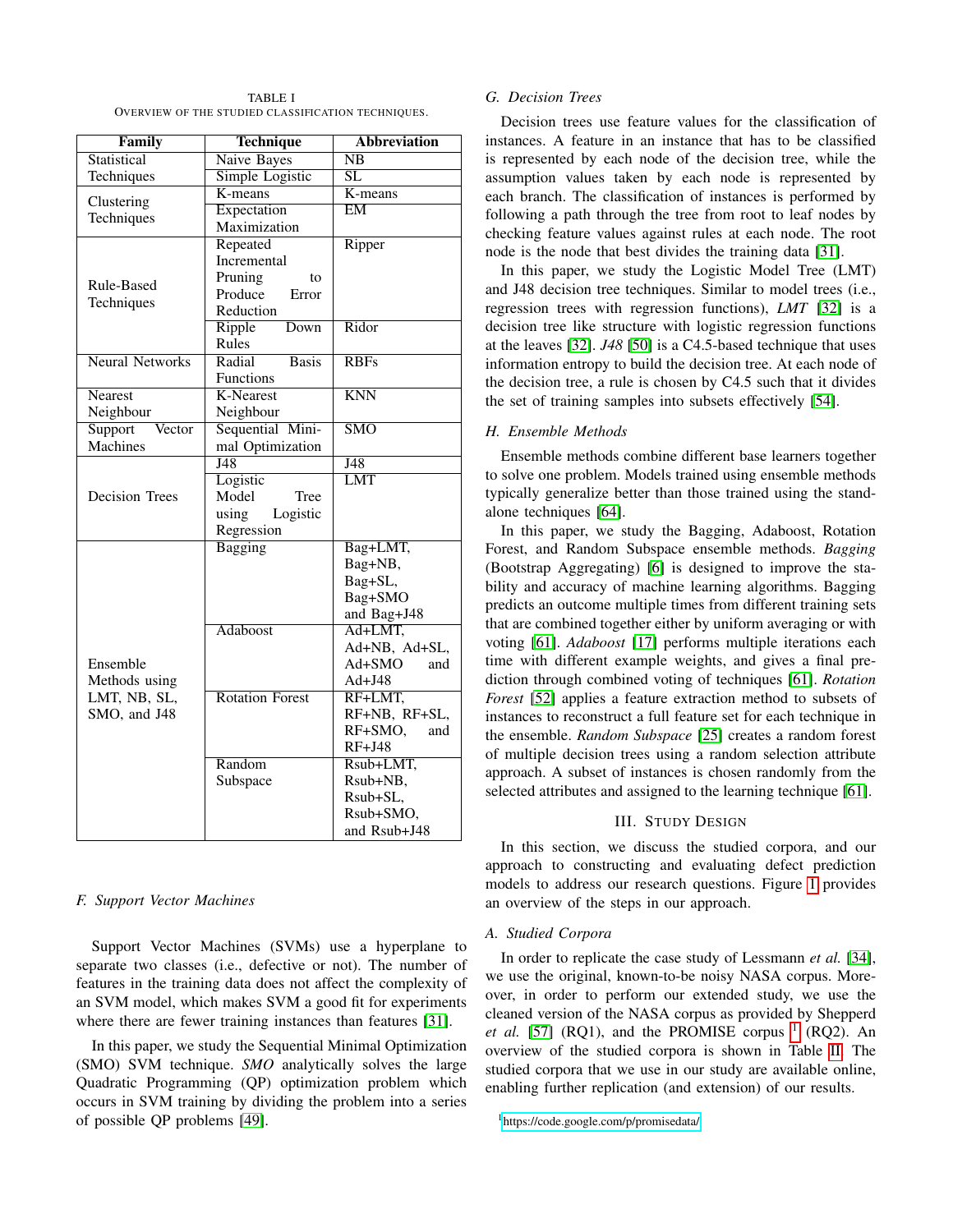

<span id="page-3-0"></span>Fig. 1. An overview of our model construction and evaluation approach.

TABLE II AN OVERVIEW OF THE STUDIED CORPORA.

<span id="page-3-1"></span>

| <b>Corpus</b>           | <b>Dataset</b>          | <b>No. of Modules</b> | <b>Defective</b> | Defective $(\%)$  |
|-------------------------|-------------------------|-----------------------|------------------|-------------------|
|                         | CM1                     | 505                   | 48               | 9.5               |
|                         | JM1                     | 10,878                | 2,102            | 19.3              |
|                         | KC1                     | 2,107                 | 325              | 15.4              |
|                         | KC3                     | 458                   | 43               | 9.3               |
|                         | KC4                     | 125                   | 61               | 48.8              |
|                         | MW1                     | 403                   | 31               | 7.6               |
| Noisy NASA (Section IV) | PC1                     | 1,107                 | 76               | 6.8               |
|                         | PC2                     | 5,589                 | 23               | 0.4               |
|                         | $\overline{PC3}$        | 1,563                 | 160              | 10.2              |
|                         | $\overline{PC4}$        | 1,458                 | 178              | 12.2              |
|                         | CM1                     | 327                   | 42               | 12.8              |
| Clean NASA (RQ1)        | JM1                     | 7,720                 | 1,612            | 20.8              |
|                         | KCl                     | 1,162                 | 294              | $\overline{25.3}$ |
|                         | $\overline{KC3}$        | 194                   | 36               | 18.5              |
|                         | $\overline{\text{MW1}}$ | 250                   | $\overline{25}$  | $\overline{10}$   |
|                         | PC1                     | 679                   | $\overline{55}$  | 8.1               |
|                         | $\overline{PC2}$        | 722                   | 16               | $\overline{2.2}$  |
|                         | $\overline{PC3}$        | 1,053                 | 130              | 12.3              |
|                         | $\overline{PC4}$        | 1,270                 | 176              | 13.8              |
|                         | Ant 1.7                 | 745                   | 166              | $\overline{22.3}$ |
|                         | Camel 1.6               | 965                   | 188              | 19.5              |
|                         | $Ivy$ 1.4               | $\overline{241}$      | 16               | 6.6               |
|                         | Jedit 4                 | 306                   | $\overline{75}$  | 24.5              |
|                         | Log4j1                  | 135                   | 34               | $\overline{25.2}$ |
| PROMISE (RQ2)           | Lucene 2.4              | 340                   | 203              | 59.7              |
|                         | Poi $3$                 | 442                   | 281              | 63.6              |
|                         | Tomcat 6                | 858                   | 77               | 8.9               |
|                         | Xalan 2.6               | 885                   | 441              | 46.4              |
|                         | Xerces 1.3              | 453                   | 69               | 15.2              |

#### *B. Fold Generation*

The defect prediction models are trained using the 10-fold cross-validation approach, which divides an input dataset into 10 folds of equal size. Of the 10 folds, 9 are allocated to the training corpus (90%), and 1 fold is set aside for testing (10%). The training corpus is used to train the models using different classification techniques, whereas the testing corpus is used to analyze model performance. This process is repeated ten times, using each fold as the testing corpus once. To further validate our results, we repeat the entire 10-fold process ten times (100 total iterations).

# *C. Model Construction*

In order to train our defect prediction models, we use implementations of the classification techniques of Section [II](#page-1-0) provided by the WEKA [\[62\]](#page-11-14) machine learning toolkit.

The process of training defect prediction models using clustering techniques is different than for the other techniques. Specifically, we adopt the approach of Bettenburg *et al.* in order to train models using clustering techniques [\[5\]](#page-9-4). The training corpus is divided into clusters and a classification model is trained within each cluster using the Naive Bayes technique. To determine which model to use in order to classify any particular row in the testing corpus, we use the Euclidean distance between each testing data point and the various clusters. The model of the cluster that is the minimum distance away is used to predict the final outcome for that row.

# *D. Model Evaluation*

To compare the performance of defect prediction models, we use the Area Under the receiver operating characteristic Curve (AUC) [\[63\]](#page-11-15), which plots the false positive rate (i.e.,  $\frac{FP}{FP+TN}$ ) against the true positive rate (i.e.,  $\frac{TP}{FN+TP}$ ). Larger AUC values indicate better performance. AUC values above 0.5 indicate that the model outperforms random guessing. Scott-Knott test. We use the Scott-Knott test [\[26\]](#page-10-6) to group classification techniques into statistically distinct ranks ( $\alpha$  = 0.05). The Scott-Knott test uses hierarchical cluster analysis to partition the classification techniques into ranks. The Scott-Knott test starts by dividing the classification techniques into two ranks on the basis of mean AUC values (i.e., mean AUC of ten 10-fold runs for each classification technique). If the divided ranks are statistically significantly different, then Scott-Knott recursively executes again within each rank to further divide the ranks. The test terminates when ranks can no longer be divided into statistically distinct ranks [\[29,](#page-10-13) [39\]](#page-10-14).

We used the Scott-Knott test to overcome the confounding issue of overlapping groups that are produced by several other post hoc tests, such as Nemenyi's test [\[13\]](#page-9-15), which was used by the original study. Nemenyi's test produces overlapping groups of classification techniques, implying that there exists no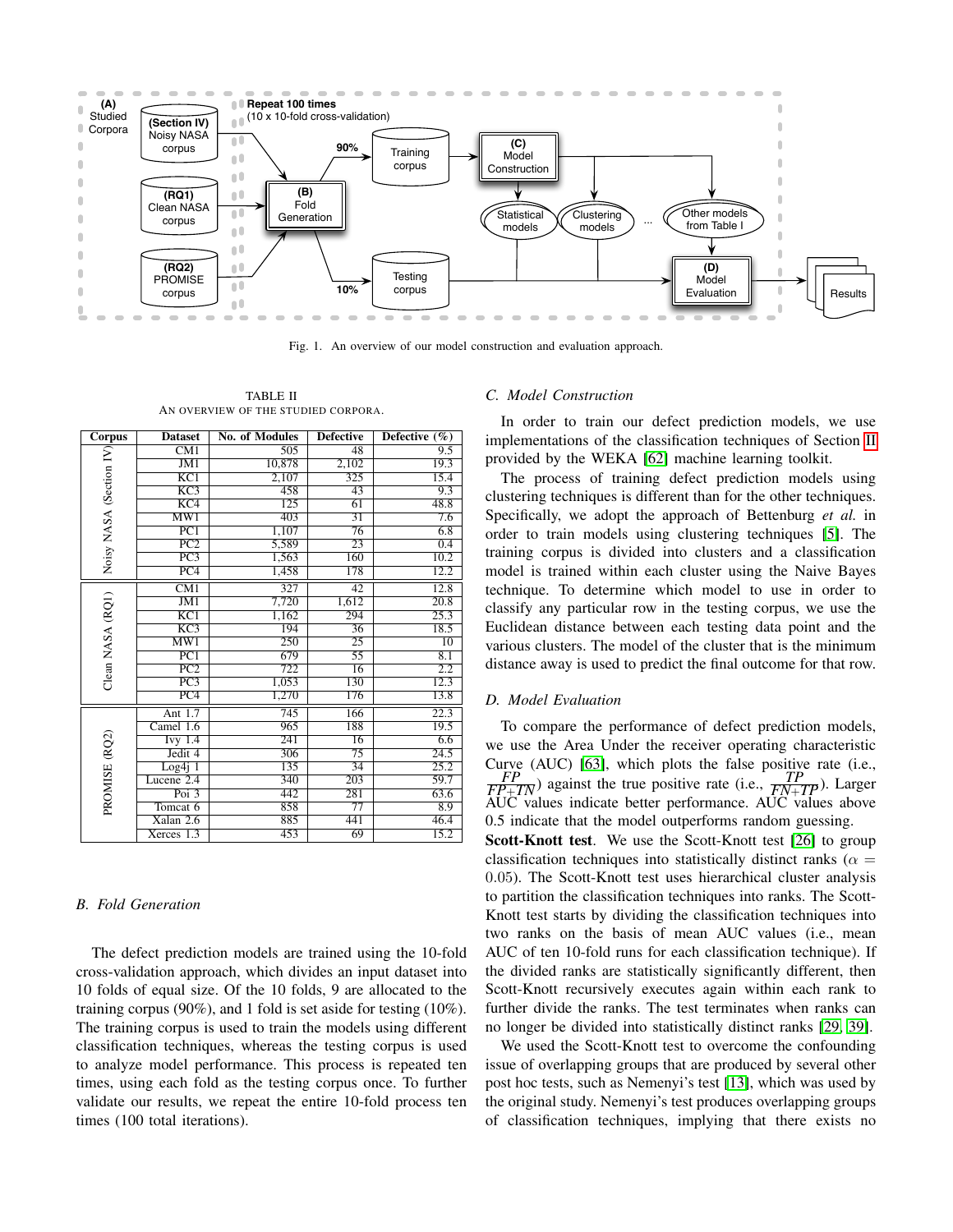

<span id="page-4-0"></span>Fig. 2. Our approach for ranking classification techniques using a double Scott-Knott test.

| TABLE III |                                                                    |  |  |  |  |
|-----------|--------------------------------------------------------------------|--|--|--|--|
|           | METRICS USED TO TRAIN DEFECT PREDICTION MODELS IN THE NASA CORPUS. |  |  |  |  |

<span id="page-4-1"></span>

| Category         | Metric                                                 | <b>Definition</b>                  | <b>Rationale</b>                  |
|------------------|--------------------------------------------------------|------------------------------------|-----------------------------------|
| McCabe           | cyclomatic_complexity, cyclomatic_density,             | Measures of the branching          | Complex software modules may      |
| Software Metrics | design complexity essential complexity and             | complexity of the software         | be more prone to defects [36].    |
|                  | pathological complexity                                | module.                            |                                   |
| Halstead         | content, difficulty, effort, error est, length, level, | Estimates of the complexity of     | Software modules that are         |
| attributes       | prog time, volume, num operands, num operators,        | reading a software module based    | complex to understand may         |
|                  | num unique operands, num unique operators              | on the vocabulary used (e.g.,      | increase the likelihood of        |
|                  |                                                        | number of operators and            | incorrect maintenance, and thus,  |
|                  |                                                        | operands).                         | increase defect proneness [28].   |
| LOC counts       | LOC_total, LOC_blank, LOC_comment,                     | Measures of the size of a software | Larger software modules may be    |
|                  | LOC code and comment, LOC executable and               | module.                            | difficult to understand entirely, |
|                  | Number of lines                                        |                                    | and thus, may be more prone to    |
|                  |                                                        |                                    | defects [30].                     |
| Miscellaneous    | branch_count, call_pairs, condition_count,             | Metrics that are not well defined  | N/A                               |
|                  | decision_count, decision_density, design_density,      | metrics in the MDP database [37].  |                                   |
|                  | edge count, essential density, parameter count,        |                                    |                                   |
|                  | maintenance severity, modified condition count,        |                                    |                                   |
|                  | multiple condition count, global data density,         |                                    |                                   |
|                  | global data complexity, percent comments,              |                                    |                                   |
|                  | normalized cyclomatic complexity and node count        |                                    |                                   |

statistically significant difference among the defect prediction models trained using many different classification techniques.

To address our research questions, Figure [2](#page-4-0) provides an overview of our Scott-Knott test approach. To find statistically distinct ranks of classification techniques, we performed a double Scott-Knott test. The first run of the Scott-Knott test is run over each individual project. We input the 10 mean AUC values of the 10 different 10-fold cross-validation runs of each classification technique to the Scott-Knott test to find the statistical distinct ranks of classification techniques within each project. In the second run, for each classification technique, we have ten different Scott-Knott ranks (i.e., one from each project), which we input into another Scott-Knott test to find the final statistically distinct ranks of techniques.

Our approach of using a double Scott-Knott test ensures that our analysis recognizes techniques that perform well across projects, independent of their actual AUC value. For example, it might be the case that one classification technique achieves an AUC of 0.5 for project A and an AUC of 0.9 for project B. At first glance, it might seem that such a technique is not a strong performing technique. However, if an AUC of 0.5 is the best AUC value of the studied techniques for project A, and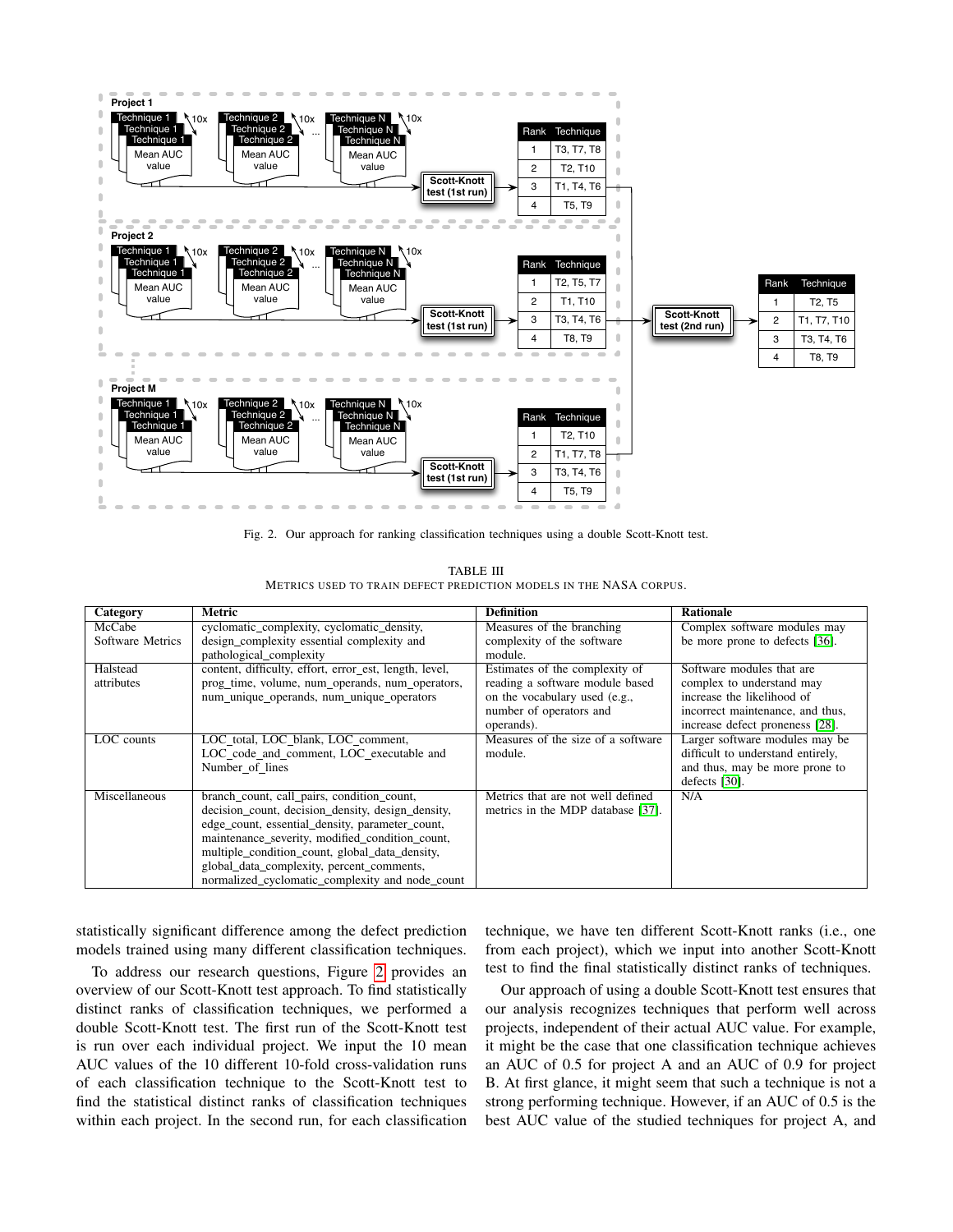<span id="page-5-2"></span>TABLE IV THE STUDIED TECHNIQUES RANKED ACCORDING TO OUR DOUBLE SCOTT-KNOTT TEST ON THE KNOWN-TO-BE NOISY NASA CORPUS.

| Overall | <b>Classification</b>                                                                                                                                                                                        | <b>Median</b> | Average | <b>Standard</b>  |
|---------|--------------------------------------------------------------------------------------------------------------------------------------------------------------------------------------------------------------|---------------|---------|------------------|
| Rank    | Technique                                                                                                                                                                                                    | <b>Rank</b>   | Rank    | <b>Deviation</b> |
|         | Ad+NB, EM, RBFs,<br>Ad+SL, RF+NB,<br>Rsub+NB, Ad+SMO,<br>K-means, KNN, NB.<br>SL, Bag+NB, Rsub+SL,<br>Ad+J48, Rsub+J48,<br>Ad+LMT, LMT, RF+SL,<br>Bag+SL, RF+J48,<br>Rsub+LMT,Bag+J48,<br>RF+LMT and Bag+LMT | 3.2           | 3.03    | 0.97             |
| 2       | Rsub+SMO, SMO,<br>RF+SMO, Ridor,<br>Bag+SMO, Ripper<br>and J48                                                                                                                                               | 8             | 7.91    | 1.04             |

AUC of 0.9 is the best AUC for project B, then that particular classification technique is the top-performing technique. The first Scott-Knott test creates the project-level ranking for each technique using the AUC values, then the second Scott-Knott test creates a global ranking of techniques using their projectlevel rankings.

## IV. REPLICATION STUDY

<span id="page-5-0"></span>In this section, we discuss the results of our replication study on the known-to-be noisy NASA corpus. The NASA corpus provides several software metrics that can be used to predict defect-prone modules. Table [III](#page-4-1) describes the metrics present in the NASA corpus.

Results. Similar to prior work, our replication using the known-to-be noisy NASA data yields a pattern of two statistically distinct groups of classification techniques. Table [IV](#page-5-2) shows that 24 of the 31 studied classification techniques appear in the first Scott-Knott group. Figure [3](#page-5-3) shows the AUC values for each of the studied techniques.

Figure [4](#page-5-4) highlights the importance of our double Scott-Knott approach. Looking at project JM1 and project PC4 (or KC4), many of the best techniques for project JM1 perform worse than some of the worst-performing techniques on the PC4 (or KC4) project. Our double Scott-Knott approach is able to account for such peculiarities by considering the rank in the second Scott-Knott iteration.

*Our replication yields a similar pattern of classification techniques as was found in the previous NASA study, i.e., 24 of the 31 studied techniques end up in the same statistical group. Most classification techniques produce defect prediction models that have statistically indistinguishable performance from one another.*

# V. EXTENDED CASE STUDY

<span id="page-5-1"></span>In this section, we present the results of the extended Lessmann *et al.* [\[34\]](#page-10-1) replication with respect to our two research questions. Generally speaking, our goal is to study whether the previously reported results of Lessmann *et al.* [\[34\]](#page-10-1) (and confirmed by us in Section [IV\)](#page-5-0) still hold in two new



<span id="page-5-3"></span>Fig. 3. AUC values for the studied classification techniques on the knownto-be noisy NASA corpus.



<span id="page-5-4"></span>Fig. 4. AUC values of all classification techniques that are applied to the different projects in the known-to-be noisy NASA corpus.

experimental settings, which we formulate as our two research questions. Below, we discuss our approach for addressing each research question and the results.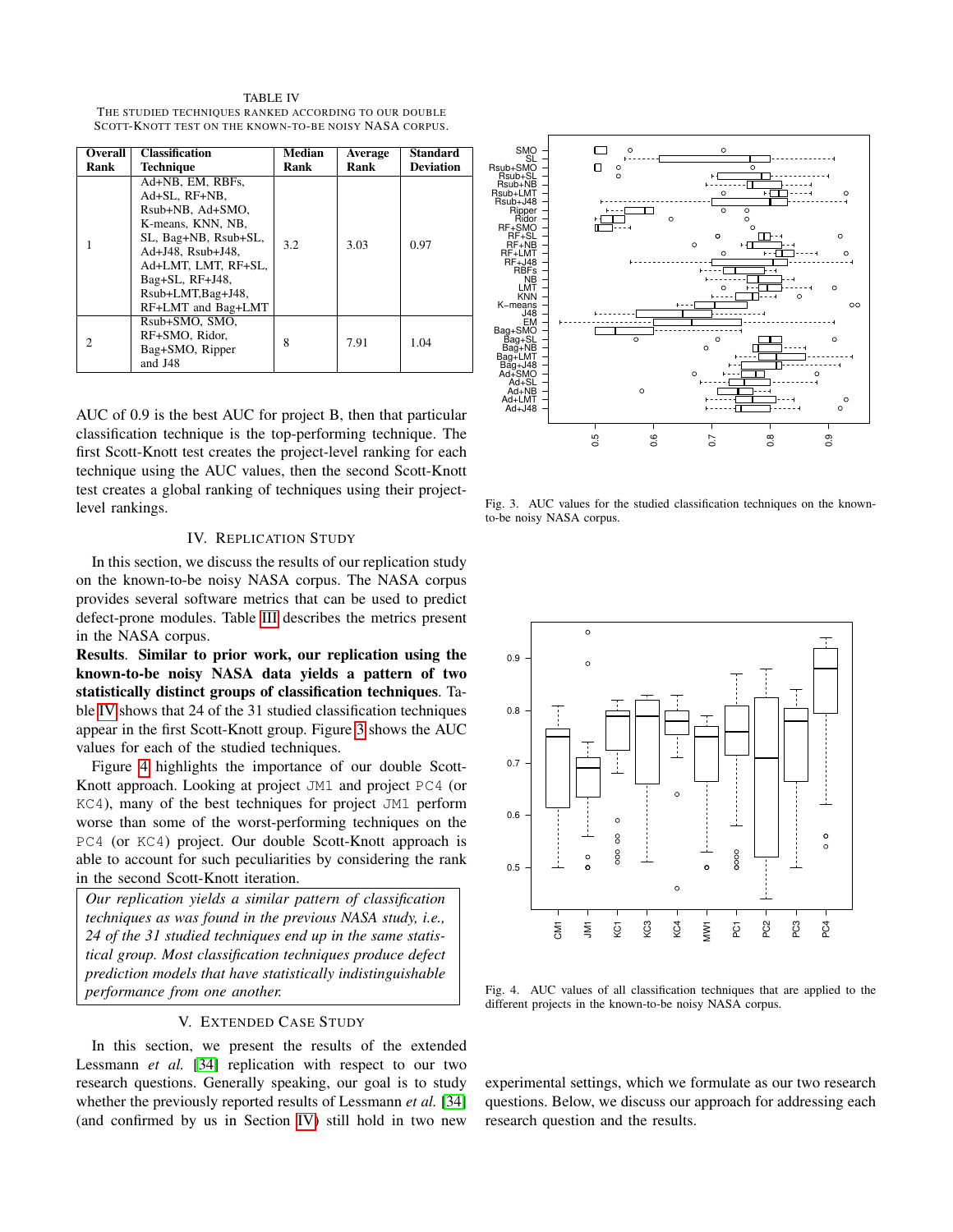TABLE V DIFFERENCES IN THE NOISY AND CLEAN NASA CORPORA.

<span id="page-6-0"></span>

| <b>Dataset</b>  | <b>Instances before</b><br>cleaning | <b>Instances after</b><br>cleaning | <b>Instances</b><br>removed by<br>cleaning |
|-----------------|-------------------------------------|------------------------------------|--------------------------------------------|
| CM1             | 505                                 | 327                                | 178                                        |
| JM1             | 10,878                              | 7,720                              | 3,158                                      |
| KC1             | 2,107                               | 1,162                              | 945                                        |
| KC <sub>3</sub> | 458                                 | 194                                | 264                                        |
| MW1             | 403                                 | 250                                | 153                                        |
| PC <sub>1</sub> | 1,107                               | 679                                | 428                                        |
| PC2             | 5,589                               | 722                                | 4,867                                      |
| PC3             | 1,563                               | 1,053                              | 510                                        |
| PC <sub>4</sub> | 1,458                               | 1,270                              | 188                                        |

<span id="page-6-1"></span>TABLE VI CLEANING CRITERIA APPLIED TO THE NOISY NASA CORPUS BY SHEPPERD *et al.* [\[57\]](#page-11-7).

| <b>Criterion</b> | <b>Data Quality Category</b>             | <b>Explanation</b>                                                                                                                                                                                                    |
|------------------|------------------------------------------|-----------------------------------------------------------------------------------------------------------------------------------------------------------------------------------------------------------------------|
|                  | Identical cases                          | Instances that have identical<br>values for all metrics including                                                                                                                                                     |
|                  |                                          | class label.                                                                                                                                                                                                          |
| $\overline{c}$   | Inconsistent cases                       | Instances that satisfy all<br>conditions of Case 1, but where<br>class labels differ.                                                                                                                                 |
| 3                | Cases with missing<br>values             | Instances that contain one or more<br>missing observations.                                                                                                                                                           |
| $\overline{4}$   | Cases with conflicting<br>feature values | Instances that have 2 or more<br>metric values that violate some<br>referential integrity constraint. For<br>example, LOC_TOTAL is less<br>than Commented LOC. However,<br>Commented LOC is a subset of<br>LOC_TOTAL. |
| 5                | Cases with implausible<br>values         | Instances that violate some<br>integrity constraint. For example,<br>value of $LOC=1.1$ .                                                                                                                             |

# *(RQ1) Do the defect prediction models of different classification techniques still perform similarly when trained using the cleaned NASA corpus?*

Approach. Our extended study starts with using the cleaned version [\[57\]](#page-11-7) of nine of the NASA projects that were used by Lessmann *et al.* [\[34\]](#page-10-1). The purpose of using the cleaned version is to find whether the removal of noisy instances has an impact on the performance of defect prediction models produced using the studied classification techniques. An overview of the cleaned version of the NASA dataset is shown in Table [II.](#page-3-1) We are only able to use 9 of the 10 NASA projects because the KC4 dataset does not contain any instances after cleaning. The differences in the noisy and clean NASA corpora are highlighted in Table [V.](#page-6-0) The preprocessing criteria that Shepperd *et al.* [\[57\]](#page-11-7) applied to the noisy NASA corpus are presented in Table [VI.](#page-6-1)

Results. We find four statistically distinct ranks of classification techniques when models are trained using datasets from the cleaned NASA corpus. Table [VII](#page-6-2) shows that there is a clear separation of classification techniques into four Scott-Knott ranks in the cleaned NASA corpus. This is in stark contrast with the two groups of classification techniques that Lessmann *et al.* [\[34\]](#page-10-1) found (and that Section [IV](#page-5-0) confirmed).

The techniques are divided into four distinct ranks in which

<span id="page-6-2"></span>TABLE VII THE STUDIED TECHNIQUES RANKED ACCORDING TO THE DOUBLE SCOTT-KNOTT TEST ON THE CLEAN NASA CORPUS.

| Overall | <b>Classification</b>                                                                                      | <b>Median</b> | Average     | <b>Standard</b>  |
|---------|------------------------------------------------------------------------------------------------------------|---------------|-------------|------------------|
| Rank    | Technique                                                                                                  | Rank          | <b>Rank</b> | <b>Deviation</b> |
|         | Bag+J48, LMT, RF+J48,<br>SL, Bag+SL, RF+SL,<br>Rsub+SL, RF+LMT,<br>Rsub+LMT, and<br>Bag+LMT                | 1.22          | 1.24        | 0.15             |
|         | RBFs, Ad+NB, KNN,<br>Ad+SL, RF+NB,<br>Rsub+NB, NB, Bag+NB,<br>Ad+SMO, Ad+J48,<br>Ad+LMT, and<br>$Rsub+J48$ | 2.61          | 2.62        | 0.51             |
| 3       | Ripper, EM, J48, and K-<br>means                                                                           | 5.72          | 5.58        | 0.67             |
|         | Rsub+SMO, RF+SMO,<br>SMO, Ridor, and<br>Bag+SMO                                                            | 7.66          | 7.4         | 0.42             |

ensemble techniques (i.e., RF+a base learner), decision trees (i.e., LMT), statistical techniques (i.e., Simple Logistic and Naive Bayes), neural networks (i.e., RBFs), and nearest neighbour (i.e., KNN) outperformed models trained using rule-based techniques (i.e., Ripper and Ridor), clustering techniques (i.e., K-means and EM) and SVM (i.e., SMO). Our results in Table [VII](#page-6-2) show that the prediction models trained using ensemble techniques (i.e., RF+a base learner), decision trees (i.e., LMT), and statistical techniques (i.e., simple logistic) also outperformed models trained using nearest neighbour (i.e., KNN) and neural networks (i.e., RBFs). Furthermore, we find that prediction models trained using the combination of LMT and simple logistic with ensemble methods like bagging, rotation forest, and random subspace produce defect prediction models that perform the best (i.e., achieve the highest average Scott-Knott rank) when compared to other combinations, i.e, Naive Bayes, J48, and SMO with ensemble methods.

*Since four statistically distinct ranks of classification techniques emerge, we conclude that the used classification technique has a statistically significant impact on the performance of defect prediction models trained using the datasets from the cleaned NASA corpus.*

*(RQ2) Do the defect prediction models of different classification techniques still perform similarly when trained using a corpus of open source systems?*

Approach. In an effort to further generalize our extended study results, we replicate the Lessmann *et al.* study [\[34\]](#page-10-1) using another ten datasets from the PROMISE corpus. The selected PROMISE datasets were used in several previous studies [\[47,](#page-11-1) [48\]](#page-11-16). The PROMISE datasets provide different metrics than the NASA corpus. Table [II](#page-3-1) provides an overview of the PROMISE corpus. Table [VIII](#page-7-0) describes the metrics provided by the PROMISE corpus.

Results. We find that, similar to our results of RQ1, a pattern of four statistically distinct ranks of classification techniques emerges in the PROMISE corpus as well.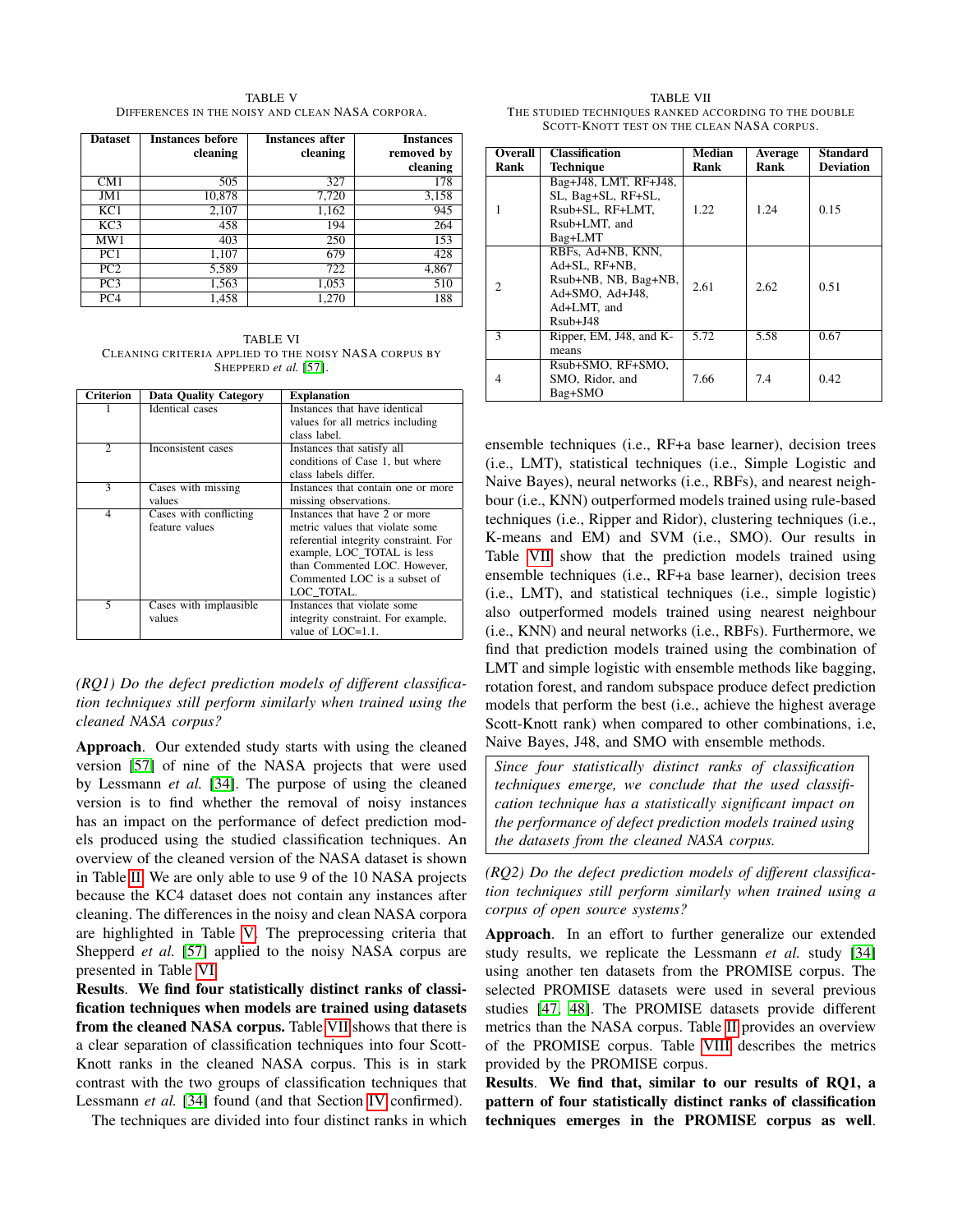TABLE VIII METRICS USED TO TRAIN DEFECT PREDICTION MODELS IN THE PROMISE CORPUS.

<span id="page-7-0"></span>

| Category         | Metric                    | <b>Definition</b>                          | <b>Rationale</b>                                      |
|------------------|---------------------------|--------------------------------------------|-------------------------------------------------------|
| <b>Size</b>      | loc                       | Measures of the size of a software module. | Larger software modules may be difficult to           |
|                  |                           |                                            | understand entirely, and thus, may be more prone      |
|                  |                           |                                            | to defects [30].                                      |
| CK.              | wmc, dit, cbo, noc, lcom, | Measures of the complexity of a class      | More complex classes may be more prone to             |
|                  | rfc, ic, cbm, amc, lcom3  | within an object-oriented system design.   | defects $[19]$ .                                      |
| McCabe's         | max_cc and avg_cc         | Measures of the branching complexity of    | Complex software modules may be more prone to         |
| Complexity       |                           | the software module.                       | defects $[36]$ .                                      |
| <b>OMOOD</b>     | dam, moa, mfa, cam, npm   | Measures of the behavioural and structural | Higher QMOOD metrics imply higher class quality.      |
|                  |                           | design properties of classes, objects, and | On the other hand, lower QMOOD metrics imply          |
|                  |                           | the relations between them [55].           | lower class quality $^2$ , which may lead to defects. |
| Martin's metrics | ca. ce                    | Measures of the relationship between       | Higher values indicate low encapsulation,             |
|                  |                           | software components, including calls as    | reusability, and maintainability [45], which may      |
|                  |                           | well as number of instances [45].          | lead to defects.                                      |



<span id="page-7-1"></span>Fig. 5. AUC values of the classification techniques on the PROMISE corpus.

Table [IX](#page-8-2) shows the four statistically distinct ranks generated by applying the double Scott-Knott test.

The results show that prediction models trained using decision trees, statistical techniques, K-nearest neighbour, and neural networks outperform models trained using clustering techniques, rule-based techniques, and SVM. Furthermore, we find that when ensemble methods are used to combine LMT and simple logistic, the best performance is achieved when compared to the other classification techniques. Figure [5](#page-7-1) shows the mean AUC values of techniques on the PROMISE dataset. We observe that the mean AUC value of the best (RF+LMT) and the worst (RF+SMO) classification techniques in the PROMISE corpus have higher values when compared to best (Bag+LMT) and worst (Rsub+SMO) classification techniques in the cleaned NASA corpus.

Figure [6](#page-7-2) again emphasizes the importance of using the



<span id="page-7-2"></span>Fig. 6. AUC values of all classification techniques that are applied to the different projects in the PROMISE corpus.

double Scott-Knott approach in our analysis. The best performing technique for the Camel project is well below the worst-performing technique for other projects, such as Poi and Xalan.

We observed some common patterns in the ranks of both the NASA and PROMISE corpora. Our results shows that LMT when combined with ensemble methods (i.e., bagging, random subspace, and rotation forest) achieve top-rank performance in both corpora. Also, ensembles of simple logistic along with stand-alone LMT and simple logistic appear in the top Scott-Knott rank in both corpora. Furthermore, clustering techniques (i.e., EM and K-means), rule-based techniques (Ripper and Ridor), and SVM (i.e., SMO) appear in the lowest Scott-Knott rank in both corpora.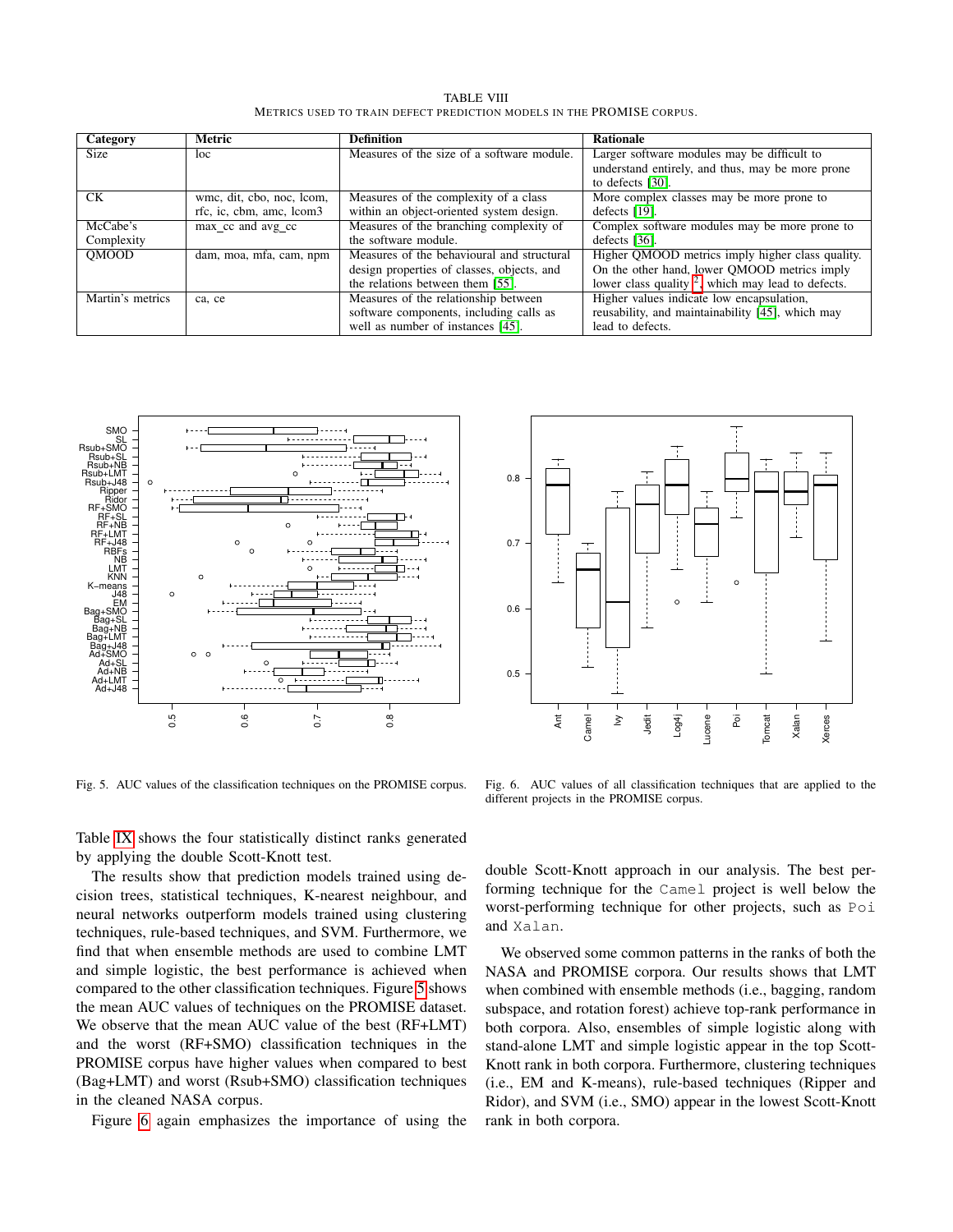<span id="page-8-2"></span>TABLE IX THE STUDIED TECHNIQUES RANKED ACCORDING TO THE DOUBLE SCOTT-KNOTT TEST ON THE PROMISE CORPUS.

| Overall | <b>Classification</b>                                                                     | Median | Average | <b>Standard</b>  |
|---------|-------------------------------------------------------------------------------------------|--------|---------|------------------|
| Rank    | Technique                                                                                 | Rank   | Rank    | <b>Deviation</b> |
|         | Rsub+J48, SL, Rsub+SL,<br>Bag+SL, LMT, RF+SL,<br>RF+J48, Bag+LMT,<br>Rsub+LMT, and RF+LMT | 1.7    | 1.63    | 0.33             |
| 2       | RBFs, Bag+J48, Ad+SL,<br>KNN, RF+NB, Ad+LMT,<br>NB. Rsub+NB, and<br>Bag+NB                | 2.8    | 2.84    | 0.41             |
| 3       | Ripper, EM, J48, Ad+NB,<br>Bag+SMO, Ad+J48,<br>Ad+SMO, and K-means                        | 5.1    | 5.13    | 0.46             |
| 4       | RF+SMO, Ridor,<br>SMO.and Rsub+SMO                                                        | 6.5    | 6.45    | 0.25             |

*Complementing our results of the cleaned NASA study, we again find four statistically distinct ranks of classification techniques, which leads us to conclude that the used classification technique has a statistically significant impact on the performance of defect prediction models trained using the datasets of the PROMISE corpus as well.*

## VI. THREATS TO VALIDITY

<span id="page-8-0"></span>In this section, we discuss the threats to the validity of our case study.

# *A. Construct Validity*

The datasets that we analyze are part of two corpora (i.e., NASA and PROMISE), which each provide a different set of predictor metrics. Since the metrics vary, this is another point of variation between the studied corpora, which may explain some of the differences that we observe when drawing comparisons across the corpora. Nevertheless, our main findings still hold, i.e., there are statistically significant differences between the performance of defect prediction models trained using various classification techniques within the cleaned NASA dataset and the PROMISE one as well.

# *B. Internal Validity*

The tuning of the parameters of the K-means  $(k = 2)$  and KNN  $(K = 8)$  techniques that we used may influence our results. For example, this tuning may impact the performance of models trained using these classification techniques when compared to default parameters. To combat this bias, we experimented with several configurations ( $k = 2, 3, 4$ , and 5; and  $K = 2, 4, 6, 8,$  and 16) that achieved similar results. Nonetheless, a more carefully controlled experiment of the influence of configuration parameters is needed.

#### *C. External Validity*

We performed our experiments on 29 datasets, which may threaten the generalization of the results of our study. However, these datasets are part of the popular NASA and PROMISE

corpora, which has been used by several studies that benchmark defect prediction models in the past [\[34,](#page-10-1) [47,](#page-11-1) [48\]](#page-11-16).

The consistency of our results are based on two studied data corpora. The results may vary in other corpora that we have not analyzed. On the other hand, the two corpora contain software systems that are developed in both proprietary and open source paradigms, which helps to counter potential bias. Nonetheless, additional replication studies may prove fruitful.

# VII. RELATED WORK

<span id="page-8-1"></span>In order to train defect prediction models, defective software modules are predicted using software metrics, such as object-oriented metrics (e.g., Chidamber and Kemerer (CK) metrics [\[9\]](#page-9-17)), process metrics [\[3,](#page-9-18) [24,](#page-10-2) [40,](#page-10-20) [42\]](#page-10-21) (e.g., number of changes, recent activity), product metrics [\[20,](#page-10-22) [41,](#page-10-23) [43,](#page-10-24) [44,](#page-10-25) [60\]](#page-11-18) (e.g., lines of code and complexity), historical metrics [\[20,](#page-10-22) [46\]](#page-10-26) (e.g., code change), and structural metrics [\[1\]](#page-9-19) (e.g., cyclomatic complexity or coupling). In this paper, we used several types of metrics based on their availability in the studied corpora. A promising direction for future research would be to explore the impact that different metrics have on our findings (e.g., perhaps our findings are sensitive to the type of metrics that are available for training our models).

There exists several evaluation metrics to measure the performance of classification models, such as accuracy [\[61\]](#page-11-5), AUC [\[34,](#page-10-1) [47\]](#page-11-1), error sum, median error, error variance, and correlation [\[5\]](#page-9-4). In this paper, we use the AUC because it is threshold-independent.

In addition to Lessmann *et al.* [\[34\]](#page-10-1), there have been several studies that compare the performance of classification techniques across projects in search of the top-performing classification techniques. Panichella *et al.* [\[47\]](#page-11-1) conducted a study to compare the performance of statistical, neural networks, and decision trees classification techniques using the PROMISE corpus. Bettenburg *et al.* [\[5\]](#page-9-4) conducted a study using the PROMISE corpus in order to compare the performance of classification models that are trained using clustering and statistical techniques, reporting that clustering techniques tend to perform better than models that are trained using statistical techniques. However, Lemon [\[33\]](#page-10-10) found contradictory results to Bettenburg *et al.* [\[5\]](#page-9-4) when building classification models on NASA datasets using clustering and statistical techniques.

The key differences between such prior work and this paper are the following:

- 1) To the best of our knowledge, this is the first study to replicate a prior analysis using the cleaned NASA corpus.
- 2) Most prior studies use either the NASA or the PROMISE corpus — they rarely combine both corpora together for a single analysis, hence the generalization of prior results is hindered.
- 3) Most prior studies use a post hoc statistical tests to compare techniques. However, the results of such tests are not as clear cut as the Scott-Knott tests, which produces non-overlapping ranks.
- 4) To the best of our knowledge, this study is the first to extrapolate project-specific analyses to a corpus-level by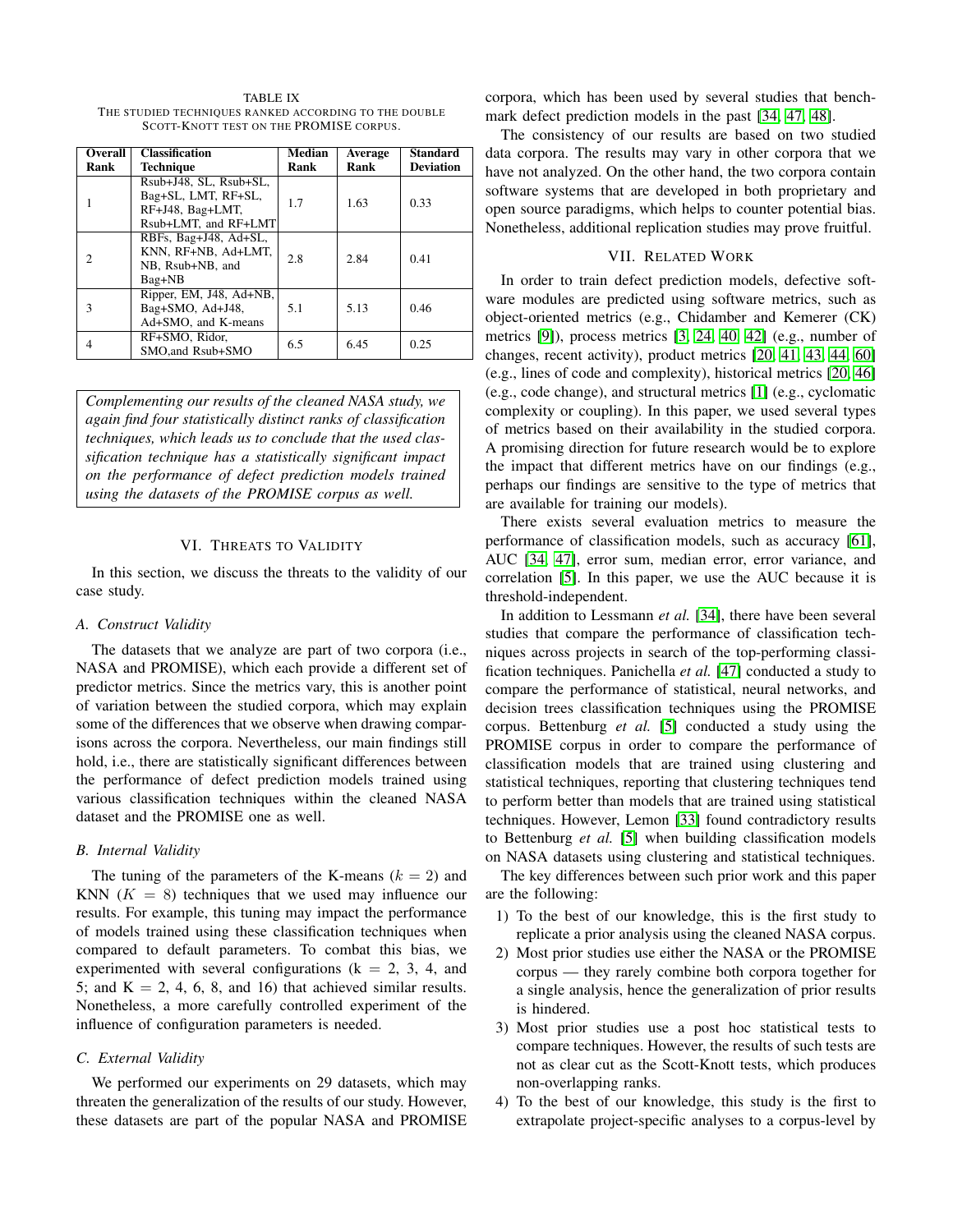ranking classification techniques at the project-level and lifting it using a double Scott-Knott test.

5) To the best of our knowledge, this is the first study to use several recent classification techniques (e.g., LMT), while ensuring that we capture techniques from a variety of families.

# VIII. CONCLUSIONS

<span id="page-9-6"></span>A previous study on the NASA corpus by Lessmann *et al.* [\[34\]](#page-10-1) showed that the performance of defect prediction models that are trained using various classification techniques do not vary much, implying that the use of any technique should be sufficient when predicting defects. In this paper, we revisit this very impactful finding, since it has influenced a large amount of follow-up literature after its publication many researchers opt not to investigate the performance of various classification techniques on their datasets.

Our replication of Lessmann *et al.* [\[34\]](#page-10-1) yields the same results even when using a more advanced statistical ranking technique (i.e., the Scott-Knott test). However, when using a cleaned version of the NASA corpus and when using another corpus (the PROMISE dataset, which provides different metrics than the NASA corpus does), we found that the results differ from those of Lessmann *et al.* [\[34\]](#page-10-1), i.e., classification techniques produce defect prediction models with significantly different performance.

Like any empirical study, our study has several limitations (*cf.* Section [VI\)](#page-8-0). However, we would like to emphasize that we do not seek to claim the generalization of our results. Instead, the key message of our study is that there are datasets where there are statistically significant differences between the performance of models that are trained using various classification techniques. Hence, we recommend that software engineering researchers experiment with the various available techniques instead of relying on specific techniques, assuming that other techniques are not likely to lead to statistically significant improvements in their reported results. Given the ubiquity of advanced techniques in commonly-used analysis toolkits (e.g., R and Weka), we believe that our suggestion is a rather simple and low-cost suggestion to follow.

#### ACKNOWLEDGMENTS

We thank the anonymous reviewers for their valuable feedback. This work was supported by the Natural Sciences and Engineering Research Council of Canada (NSERC).

#### **REFERENCES**

- <span id="page-9-19"></span>[1] E. Arisholm and L. C. Briand, "Predicting fault-prone components in a java legacy system," in *Proceedings of the 2006 ACM/IEEE international symposium on Empirical software engineering*. ACM, 2006, pp. 8–17.
- <span id="page-9-2"></span>[2] V. R. Basili, L. C. Briand, and W. L. Melo, "A validation of object-oriented design metrics as quality indicators," *IEEE Transactions on Software Engineering*, vol. 22, no. 10, pp. 751–761, 1996.
- <span id="page-9-18"></span>[3] A. Bernstein, J. Ekanayake, and M. Pinzger, "Improving defect prediction using temporal features and non linear models," in *Proceedings of the International Workshop on Principles of Software Evolution*, 2007, pp. 11–18.
- <span id="page-9-7"></span>[4] A. Berson, S. Smith, and K. Thearling, "An overview of data mining techniques," *Building Data Mining Application for CRM*, 2004.
- <span id="page-9-4"></span>[5] N. Bettenburg, M. Nagappan, and A. E. Hassan, "Think locally, act globally: Improving defect and effort prediction models," in *Proceedings of the 9th IEEE Working Conference on Mining Software Repositories*. IEEE Press, 2012, pp. 60–69.
- <span id="page-9-13"></span>[6] L. Breiman, "Bagging predictors," *Machine learning*, vol. 24, no. 2, pp. 123–140, 1996.
- <span id="page-9-3"></span>[7] L. C. Briand, J. Wüst, and H. Lounis, "Replicated case studies for investigating quality factors in object-oriented designs," *Empirical software engineering*, vol. 6, no. 1, pp. 11–58, 2001.
- <span id="page-9-11"></span>[8] M. D. Buhmann, "Radial basis functions," *Acta Numerica 2000*, vol. 9, pp. 1–38, 2000.
- <span id="page-9-17"></span>[9] S. Chidamber and C. Kemerer, "A metrics suite for object oriented design," *IEEE Transactions on Software Engineering*, vol. 20, no. 6, pp. 476–493, 1994.
- <span id="page-9-9"></span>[10] W. W. Cohen, "Fast Effective Rule Induction," in *Proceedings of the International Conference on Machine Learning*, 1995, pp. 115–123.
- <span id="page-9-12"></span>[11] T. Cover and P. Hart, "Nearest neighbor pattern classification," *IEEE Transactions on Information Theory*, vol. 13, no. 1, pp. 21–27, 1967.
- <span id="page-9-1"></span>[12] M. D'Ambros, M. Lanza, and R. Robbes, "Evaluating defect prediction approaches: a benchmark and an extensive comparison," *Empirical Software Engineering*, vol. 17, no. 4-5, pp. 531–577, 2012.
- <span id="page-9-15"></span>[13] J. Demšar, "Statistical comparisons of classifiers over multiple data sets," *The Journal of Machine Learning Research*, vol. 7, pp. 1–30, 2006.
- <span id="page-9-5"></span>[14] T. G. Dietterich, "An experimental comparison of three methods for constructing ensembles of decision trees: Bagging, boosting, and randomization," *Machine learning*, vol. 40, no. 2, pp. 139–157, 2000.
- <span id="page-9-0"></span>[15] L. Erlikh, "Leveraging legacy system dollars for ebusiness," *IT professional*, vol. 2, no. 3, pp. 17–23, 2000.
- <span id="page-9-8"></span>[16] C. Fraley and A. E. Raftery, "Bayesian regularization for normal mixture estimation and model-based clustering," *Journal of Classification*, vol. 24, no. 2, pp. 155–181, 2007.
- <span id="page-9-14"></span>[17] Y. Freund and R. E. Schapire, "Experiments with a New Boosting Algorithm," in *Proceedings of the International Conference on Machine Learning*, 1996, pp. 148–156.
- <span id="page-9-10"></span>[18] B. R. Gaines and P. Compton, "Induction of ripple-down rules applied to modeling large databases," *Journal of Intelligent Information Systems*, vol. 5, no. 3, pp. 211– 228, 1995.
- <span id="page-9-16"></span>[19] B. Goel and Y. Singh, "Empirical investigation of metrics for fault prediction on object-oriented software," in *Computer and Information Science*. Springer, 2008, pp.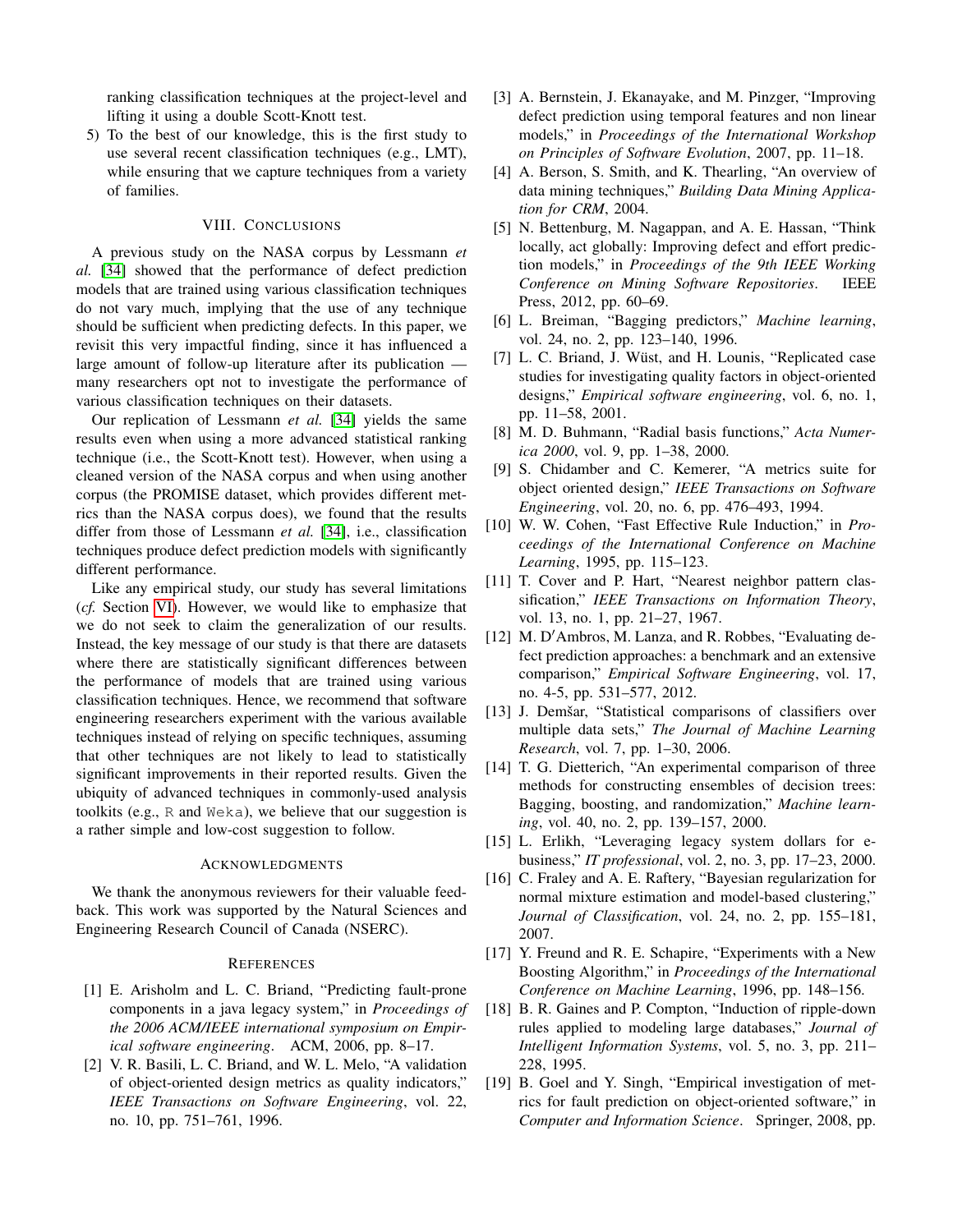255–265.

- <span id="page-10-22"></span>[20] T. Gyimothy, R. Ferenc, and I. Siket, "Empirical validation of object-oriented metrics on open source software for fault prediction," *IEEE Transactions on Software Engineering*, vol. 31, no. 10, pp. 897–910, 2005.
- <span id="page-10-0"></span>[21] T. Hall, S. Beecham, D. Bowes, D. Gray, and S. Counsell, "A systematic literature review on fault prediction performance in software engineering," *IEEE Transactions on Software Engineering*, vol. 38, no. 6, pp. 1276–1304, 2012.
- <span id="page-10-9"></span>[22] G. Hamerly and C. Elkan, "Learning the k in k-means," in *Advances in Neural Information Processing Systems*, 2004, pp. 281–288.
- <span id="page-10-8"></span>[23] K. Hammouda and F. Karray, "A comparative study of data clustering techniques," *Fakhreddine Karray University of Waterloo, Ontario, Canada*, 2000.
- <span id="page-10-2"></span>[24] A. E. Hassan, "Predicting faults using the complexity of code changes," in *Proceedings of the 31st International Conference on Software Engineering*. IEEE Computer Society, 2009, pp. 78–88.
- <span id="page-10-12"></span>[25] T. K. Ho, "The random subspace method for constructing decision forests," *IEEE Transactions on Pattern Analysis and Machine Intelligence*, vol. 20, no. 8, pp. 832–844, 1998.
- <span id="page-10-6"></span>[26] E. Jelihovschi, J. C. Faria, and I. B. Allaman, "Scottknott: A package for performing the scott-knott clustering algorithm in r," *Trends in Applied and Computational Mathematics*, vol. 15, no. 1, pp. 003–017, 2014.
- <span id="page-10-3"></span>[27] T. Jiang, L. Tan, and S. Kim, "Personalized defect prediction," in *Proceedings of the 28th IEEE/ACM International Conference on Automated Software Engineering (ASE), 2013*. IEEE, 2013, pp. 279–289.
- <span id="page-10-16"></span>[28] K. Kaur, K. Minhas, N. Mehan, and N. Kakkar, "Static and dynamic complexity analysis of software metrics," *World Academy of Science, Engineering and Technology*, vol. 56, p. 2009, 2009.
- <span id="page-10-13"></span>[29] H. Khalid, M. Nagappan, E. Shihab, and A. E. Hassan, "Prioritizing the devices to test your app on: a case study of android game apps," in *Proceedings of the 22nd ACM SIGSOFT International Symposium on Foundations of Software Engineering*. ACM, 2014, pp. 610–620.
- <span id="page-10-17"></span>[30] A. G. Koru, D. Zhang, K. El Emam, and H. Liu, "An investigation into the functional form of the size-defect relationship for software modules," *IEEE Transactions on Software Engineering*, vol. 35, no. 2, pp. 293–304, 2009.
- <span id="page-10-7"></span>[31] S. Kotsiantis, "Supervised machine learning: A review of classification techniques," *Informatica*, vol. 31, pp. 249– 268, 2007.
- <span id="page-10-11"></span>[32] N. Landwehr, M. Hall, and E. Frank, "Logistic model trees," *Machine Learning*, vol. 59, no. 1-2, pp. 161–205, 2005.
- <span id="page-10-10"></span>[33] B. Lemon, "The effect of locality based learning on software defect prediction," Ph.D. dissertation, West Virginia University, 2010.
- <span id="page-10-1"></span>[34] S. Lessmann, B. Baesens, C. Mues, and S. Pietsch,

"Benchmarking classification models for software defect prediction: A proposed framework and novel findings," *IEEE Transactions on Software Engineering*, vol. 34, no. 4, pp. 485–496, 2008.

- <span id="page-10-4"></span>[35] T. Menzies, A. Butcher, A. Marcus, T. Zimmermann, and D. Cok, "Local vs. global models for effort estimation and defect prediction," in *Proceedings of the 26th IEEE/ACM International Conference on Automated Software Engineering (ASE 2011)*. IEEE, 2011, pp. 343– 351.
- <span id="page-10-15"></span>[36] T. Menzies, J. S. Di Stefano, M. Chapman, and K. McGill, "Metrics that matter," in *Proceedings of the 27th Annual NASA Goddard Software Engineering Workshop (SEW-27'02)*. IEEE Computer Society, 2002, p. 51.
- <span id="page-10-18"></span>[37] T. Menzies, J. Greenwald, and A. Frank, "Data mining static code attributes to learn defect predictors," *IEEE Transactions on Software Engineering*, vol. 33, no. 1, pp. 2–13, 2007.
- <span id="page-10-5"></span>[38] T. Menzies, Z. Milton, B. Turhan, B. Cukic, Y. Jiang, and A. Bener, "Defect prediction from static code features: current results, limitations, new approaches," *Automated Software Engineering*, vol. 17, no. 4, pp. 375–407, 2010.
- <span id="page-10-14"></span>[39] N. Mittas and L. Angelis, "Ranking and clustering software cost estimation models through a multiple comparisons algorithm," *IEEE Transactions on Software Engineering*, vol. 39, no. 4, pp. 537–551, 2013.
- <span id="page-10-20"></span>[40] R. Moser, W. Pedrycz, and G. Succi, "A comparative analysis of the efficiency of change metrics and static code attributes for defect prediction," in *Proceedings of the 30th international conference on Software engineering*. ACM, 2008, pp. 181–190.
- <span id="page-10-23"></span>[41] N. Nagappan and T. Ball, "Static analysis tools as early indicators of pre-release defect density," in *Proceedings of the 27th international conference on Software engineering*. ACM, 2005, pp. 580–586.
- <span id="page-10-21"></span>[42] ——, "Use of relative code churn measures to predict system defect density," in *Proceedings of the 27th international conference on Software engineering*. ACM, 2005, pp. 284–292.
- <span id="page-10-24"></span>[43] N. Nagappan, T. Ball, and A. Zeller, "Mining metrics to predict component failures," in *Proceedings of the 28th international conference on Software engineering*. ACM, 2006, pp. 452–461.
- <span id="page-10-25"></span>[44] N. Ohlsson and H. Alberg, "Predicting fault-prone software modules in telephone switches," *IEEE Transactions on Software Engineering*, vol. 22, no. 12, pp. 886–894, 1996.
- <span id="page-10-19"></span>[45] M. F. Oliveira, R. M. Redin, L. Carro, L. d. C. Lamb, and F. R. Wagner, "Software quality metrics and their impact on embedded software," in *Proceedings of the 5th International Workshop on Model-based Methodologies for Pervasive and Embedded Software, 2008*. IEEE Computer Society, 2008, pp. 68–77.
- <span id="page-10-26"></span>[46] T. J. Ostrand, E. J. Weyuker, and R. M. Bell, "Predicting the location and number of faults in large software